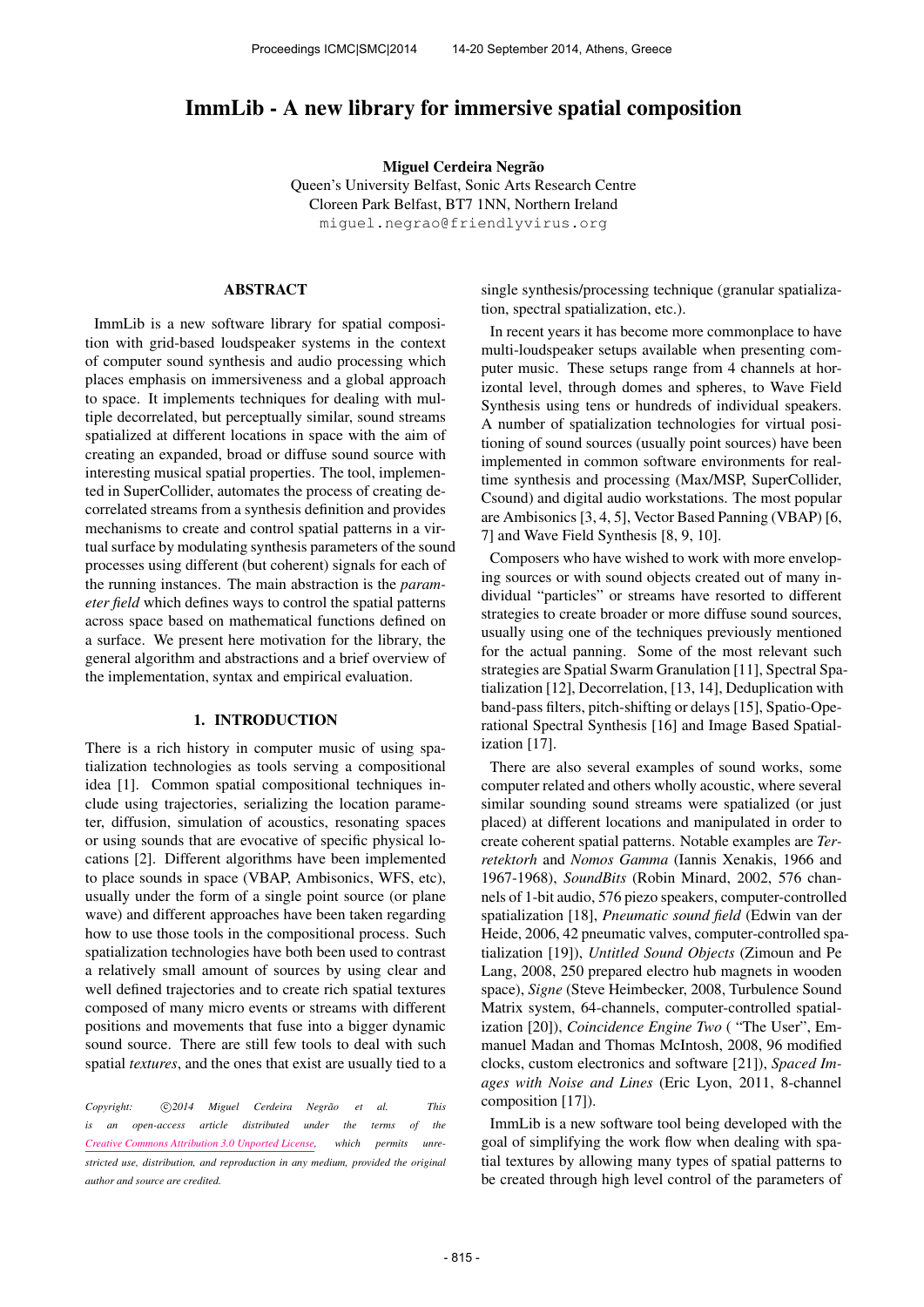any sound synthesis or audio processing algorithm (sound process).

#### 2. IMMLIB

ImmLib implements a set of spatial composition techniques. The library presents an environment with the basic tools for working with multiple copies of the same sound process spatialized at different points in space, allowing users to focus on how the sound processes evolve and the spatial patterns used, relieving them of the tedious task of setting up the multiple streams and connections. The system enables setting up rules for determining the evolution of the spatial relationship of the same parameter in multiple copies of the same sound process spatialized at multiple locations by defining *parameter fields*. As a high level framework for spatial composition the system can use different spatialization algorithms, although currently only VBAP and direct speaker addressing is implemented.

Spatial patterns in this context are taken to mean the suggested movement or spatial impression that is perceived when one hears a complex sound source composed of many individual elements spread in space. The contributions from each source are received by the listener and often (but not always) fuse into one single complex percept. Depending on the spectral and temporal relation between the sonic output of each source they can fuse perceptually into one spatially diffuse sound object, create a texture where individual components can still be somewhat detected but are nevertheless perceived as part of the whole, or be perceived as entirely separate entities. This spatial impression can be indeterminate such as with a sense of "space", "depth" or "volume", with it's features only vaguely perceivable and difficult to separate, or be very well defined such as with precise periodic movements ("waves", "sweeps", etc.) with quantifiable features (frequency, width, speed, regularity). In any case, it's not easy to find terms to describe such patterns and, as often happens, one has to borrow terms from the visual domain or mathematics.

# 2.1 Model and Implementation

ImmLib is implemented as a set of classes for the Super-Collider language [22] and auxiliary programs. It is implemented on top of the UnitLib library [23]. Unit Lib allows synthesis definitions (*Udef* class) to be instantiated into units (*U* class) which can be easily send audio to each other via chains (*UChain* class). A score (*UScore* class) can be built by placing chains on a timeline. Listing 1 shows UnitLib's syntax.

```
Listing 1. UnitLib usage example.
var x = UChain(
         [\whiteNoise, [\amp, 0.5]],
         \stereoOutput
)
.startTime_(10)
.duration_(60);
UScore(x).prepareAndStart
```
ImmLib is designed to work with two-dimensional grids of loudspeakers covering spaces such as domes, spheres or single walls. It spatializes a sound process, defined in a Udef, by creating multiple instances of the sound process and spatializing them at points isotropically distributed on an imaginary surface, conceptualized as hovering over the loudspeaker grid. The speaker system and spatialization method being used with the library must be able to place a virtual source on this virtual surface in order for the library to work correctly (e.g. a full sphere requires speakers above and below the floor level). The spatial patterns are created by associating mathematical functions defined on this conceptual surface, which we call *parameter fields*, with a parameter of the sound process.

The surface can be modeled mathematically by a twodimensional Riemannian manifold which has associated a set of coordinate maps. A coordinate map is an homeomorphism which sends a portion of a plane into threedimensional space  $(f : A \subset \mathbb{R}^2 \to \mathbb{R}^3)$ . It's inverse function  $(f^{-1}: B \subset \mathbb{R}^3 \to \mathbb{R}^2)$  goes from the surface embedded in three-dimensional space back to the coordinate space. Coordinate map's are useful in this context because to define a function  $f$  on the surface we only need to define the function on the flat two-dimensional coordinate space since the coordinate map  $g$  will extend the function to the surface in three-dimensional space through composition  $f' = g \circ f$ . It's usually easier to define functions on the two dimensional coordinate space then on the threedimensional space where the surface is embedded, and for this reason in ImmLib parameter fields are functions of  $u$ ,  $v$ , the two spatial coordinates and  $t$ , time. Having a way to measure distances on the surface is useful for writing interesting functions. Given a connected Riemannian manifold the distance between two points can be determined by the arclength of a minimizing geodesic connecting them. The distance function d defined on the surface can likewise be pulled back onto the coordinate space  $d' = g^{-1} \circ d$ .

A surface is implemented in ImmLib by the PSurface class which contains an instance of PRiemannianManifold. To create a PRiemannianManifold one must supply a coordinate map and it's inverse, a distance function defined on the coordinate space  $(d : \mathbb{R}^2 \to \mathbb{R})$ , the domain of the coordinate map ( $A \subset \mathbb{R}^2$ ), the maximum distance between two points on that domain and whether the surface is closed or not. A PSurface also contains an array with points on the coordinate space which determine the number and location of the point sources to use when spatializing each copy of the sound process. Currently the available surfaces are *PSphere(n)* which generates n points on the unit sphere using a simple algorithm from computational geometry [24], *PGeodesicSphere(n)* which generates a set of points by successive projections of an icosahedron onto the unit sphere and *PPlane(origin, dx, dy, n, m)* which creates a parallelogram rectangle in 3D space.

Given a Udef, a PSurface with  $n$  points and and an associative array of m synthesis parameter names (e.g. *'freq'*) to definitions of control signals, the library will create  $n$ units and spatialize each one at the nth point of the PSurface. For each parameter in the associative array  $n$  control signals are created and connected to the corresponding units.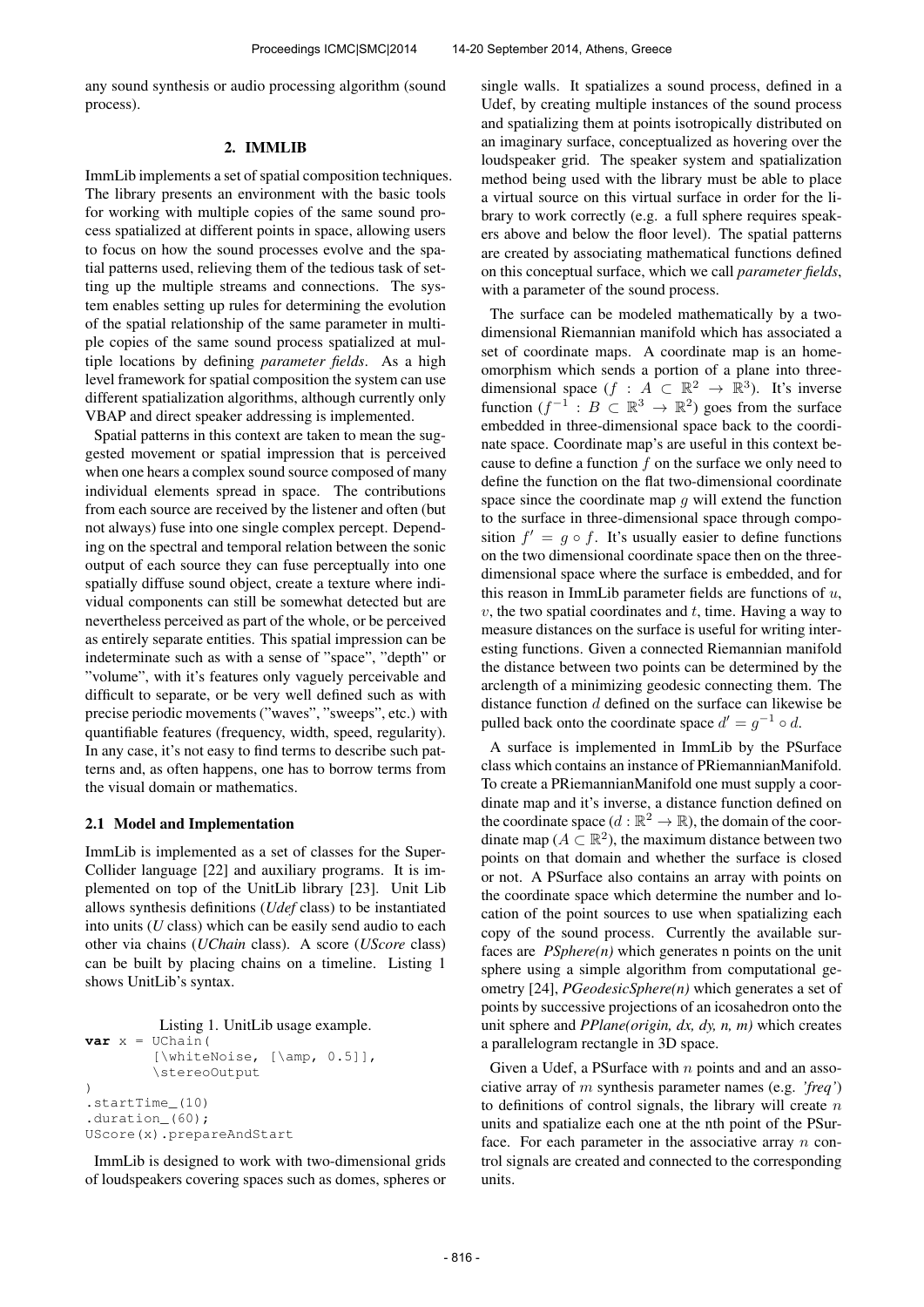(

The control signals are generated either from the Super-Collider language by sending OSC messages to the server at a regular interval (usually 0.1s) or by creating auxiliary audio process in the server and connecting them into the corresponding parameters of each unit. In either case the control signals are generated from parameter fields.

# 2.2 Parameter Fields

Parameter Fields (pfields) model spatial patterns using real valued functions of time defined on the coordinate space of the surface:

$$
f: A \subset \mathbb{R}^2 \times \mathbb{R} \to \mathbb{R}.
$$

Given a parameter field pf to be assigned to synthesis parameter p, it's value at time t and position  $w = (u, v)$ ,

$$
x = pf(u, v, t),
$$

represents the numeric value of  $p$  at position  $w$  at time  $t$ . Ideally, the sound coming from that direction should sound as if the parameter of synthesis has the value  $x$ . In the simplest case where a parameter field is directly connected to a parameter of synthesis (no further manipulation of the output of the parameter field), given unit  $u_n$  spatialized at  $p_n = (u_n, v_n)$  the control signal for parameter m is generated by animating the function

$$
f_n(t) = \text{pf}(u_n, v_n, t).
$$

Since a parameter field is defined in terms of coordinates  $(u, v)$  in the coordinate space it's possible to apply the same field to different surfaces by just composing it with different coordinate maps, this allows for the definition of pfields in ImmLib to be independent of the surface being used such that if a score is created with a certain surface in mind, it will be relatively easy to convert it to a different surface.

In general parameter fields can themselves have parameters, in which case the control signal for point  $n$  becomes

$$
f_n(t) = \text{pf}(u_n, v_n, t, c_1, c_2, \ldots).
$$

The parameters can be modulated by time dependent functions

$$
f_n(t) = \text{pf}(u_n, v_n, t, c_1(t), c_2(t), \ldots)
$$

or by other parameter fields

$$
f_n(t) = \text{pf}_1(u_n, v_n, t, \text{pf}_2(u_n, v_n, t, d_1(t), \ldots), c_2(t), \ldots).
$$

If the mathematical function used for a pfield is continuous on the spatial variables  $<sup>1</sup>$ , which is not uncommon</sup> for functions given by simple formulas, then the relationship between the values of the synthesis parameter being modulated at two points close together is not arbitrary: the closer the points the closer the values of the parameter. This gives rise to *spacial coherency* which contributes to the creation of spatial patterns. This is perhaps the most important property of parameter fields.

<sup>1</sup> For all  $t_0$ ,  $(x, y) \mapsto f(u, v, t_0)$  is continuous.

Let us go over a concrete example. Consider the pfield defined by

pf(u, v, t, u<sub>0</sub>, v<sub>0</sub>, c) = 
$$
\begin{cases} 0 & \text{if } \text{dist}((u, v), (u_0, v_0)) > c \\ 1 & \text{if } \text{dist}((u, v), (u_0, v_0)) \leq c \end{cases}
$$
 (1)

where  $p_0 = (u_0, v_0)$  is a fixed point on the surface. This pfield doesn't depend on time, only on  $p_0$  and c. It acts as a "spotlight": any points closer to  $p_0$  then c are lighted (value 1) and all the other points are in the dark (value 0). Figure 1 shows a plot of this pfield, using the built in plotter (PSmoothSurface and PGridPlot classes) which can animate a real-time visualization of the field and figure 2 shows the positions of the virtual sources. Listing 2 shows the ImmLib code for creating the field defined in equation 1. First a Udef is created with one white noise generator passing through a low pass filter, with controls for amplitude and filter frequency, then the "spotlight" pfield is defined using a function and connected to the freq parameter using an ImmDef. The ImmDef is given specs used to create a GUI with sliders for real-time control of  $u_0$ ,  $v_0$ , and c. Finally a chain is created with one unit and associated ImmDef and added to a score.

## Listing 2. PField example

```
Udef(\filteredNoise, {
 arg freq = 440, amp = 0;
 var noise = WhiteNoise.ar;
  var in = \text{UIn.ar}(0,1);
  var out = BLowPass.ar( in, freq.clip
      (20,20000).lag(1), 1 );
  UOut.ar(0, out * amp)
})
.setSpec( \freq, \freq.asSpec )
)
\left(var m = 40;
//surface definition
var surface = PSphere(m);
var distFunc = surface.distFunc;
var maxDist = surface.maxDist;
//pfield definition
var pf = PField({}arg u, v, t, u0=0.0, v0=0.0, c=0.0;
 var x = distFunc. (u, v, u0, v0) /maxDist;
  if( x < c ){ 1 }{ 0 }
});
//connect pfield to freq param.
var \def = \mp \text{ImmDef}//timer and sliders event streams
  arg t, u0, v0, c;
  var out = pf.(t, u0, v0, c);//scale between 100Hz and 3000Hz
  var out2 = out.linlin(0.0, 1.0, 100, 3000);
  ( freq: UArg( out2 ) )
}, surface, 0.1,[
        //specs for sliders
        \u0, \azimuth,
```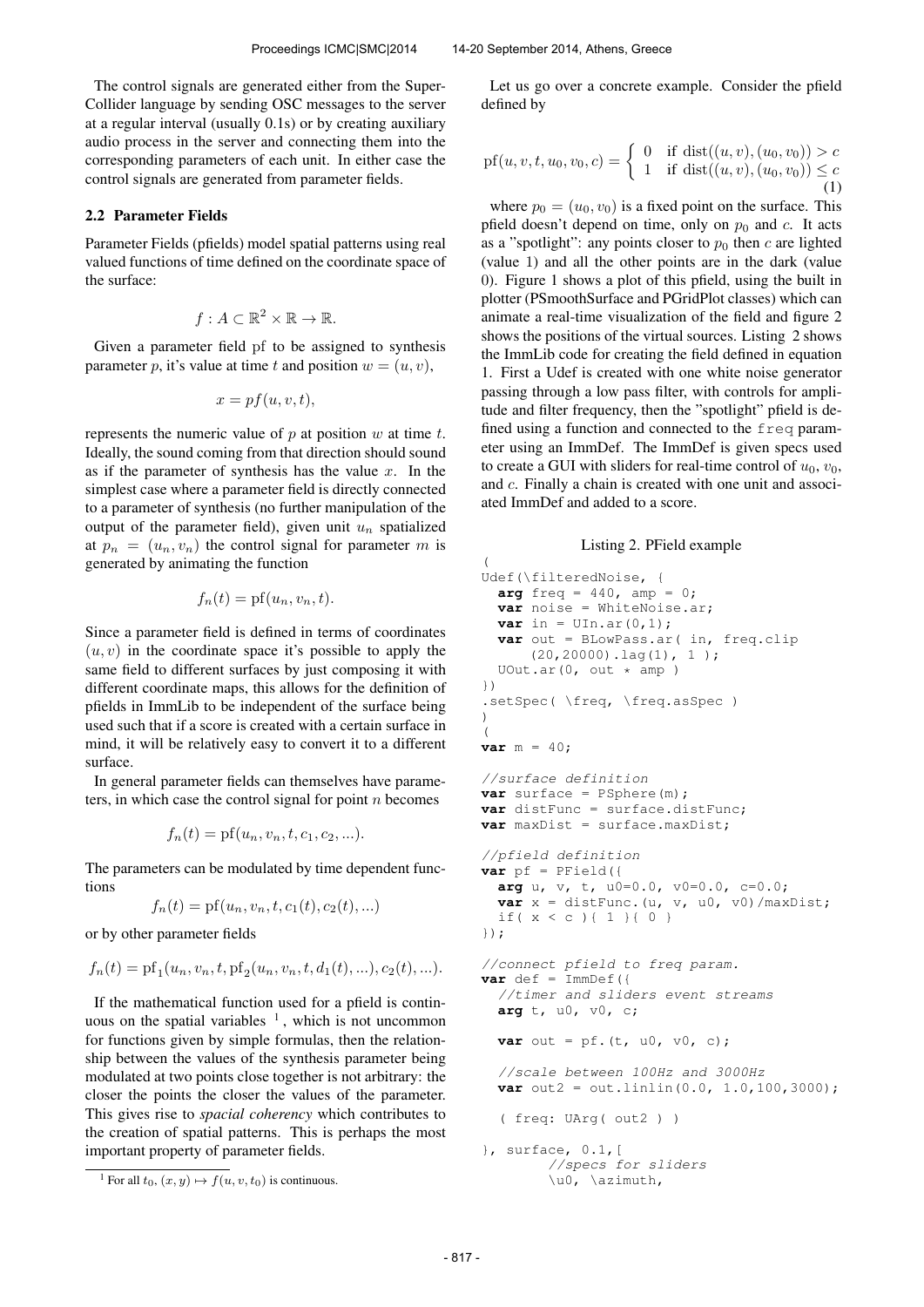```
\v0, \elevation,
        \c, [0, 1.0]]);
//setup chain and score
var mod = ImmMod(def, [\csc 0.5]);
var chain = ImmUChain(
  surface, 0, 1, inf, true,
  [\filteredNoise, [\amp,0.1], mod];
) .fadeIn(1) .fadeOut(1);var score = ImmUScore(surface, chain);
score.gui
)
```


Figure 1. Parameter field "spotlight" plotted with  $(u_0, v_0) = (0, 0), c = 0, c = \frac{1}{4}$  $\frac{1}{4}$ ,  $c = \frac{1}{2}$  $\frac{1}{2}$  and  $(u_0, v_0)$  =  $(0, \frac{\pi}{2})$  $(\frac{\pi}{2}), c = \frac{1}{2}$ 2



Figure 2. Positions of the virtual sources for *PSphere(40)*

Listening to this example on a spherical setup with speakers above and below the floor level, with  $c = 0$  one would hear an enveloping cloud of low passed noise coming from all directions. Each of the 40 virtual sources is playing a decorrelated noise signal which contributes to the feeling of being enveloped. Increasing the  $c$  parameter from 0 to 1, one would hear the sound in the frontal direction start to become brighter, this brighter region would start to expand symmetrically until finally occupying the whole sphere. The lag on the *freq* control ensures a smoother transition between the two frequency values.

#### 2.3 Functional Reactive Programming

The evaluation and animation of pfields is done in *sclang* <sup>2</sup> using an implementation for SuperCollider of Functional Reactive Programming (FRP) [25, 26] part oftechniques FPLib [27]. This allows for the animated pfields to easily interact with other event streams  $3$  such as from graphical

user interfaces, MIDI or Open Sound Control (OSC) messages. Time is represented by an event stream of floats carrying the elapsed time in seconds and updated periodically by a timer. A PField is evaluated using the mandatory time event stream, together with optional event streams for additional parameters and returns another event stream carrying an array with the result of the evaluation of the function at each of the points of the PSurface. The returned event stream can be further manipulated before being associated with the synthesis parameters using any of the combinators of FRP such as fmap (processing values), accum (storing state), apply (applicative functor interface, for combining streams) or switch (dynamic event switching) <sup>4</sup> . For instance two evaluated PFields can easily be multiplied:

//evaluate field 1 **var**  $a = pf1.(t)$ //evaluate field 2 **var**  $b = pf2. (t)$ //multiply streams //applicative syntax { **arg** x,y; x\*y} <%> a <\*> b //lift syntax { **arg** x,y; x\*y}.lift.(a,b) //using polymorphism  $a * b$ 

Mathematical operators can also be used directly on event streams through polymorphism, but this is expensive as it creates one thunk per operation.

The switchInto combinator allows changing the stream currently associated with a synthesis parameter dynamically, when some other stream produces an event. This allows extending the system to use not just pure mathematical functions but also algorithmic definitions which react to events in real-time. It also allows for efficient implementation of functions which are piece-wise on the time parameter. Listing 3 shows an example where every time a slider moves from it's two values, 0 or 1, the result stream switches between using pf1 or pf2.

```
Listing 3. Dynamic event switching
var def = ImmDef ({
 arg t, slider1;
  var out = slider1.switchInto{ |v|
    if(v==0){pf1.(t)}{pf2.(t)}
  };
  ( amp: USpecArg( out ) )
}, surface, 0.1,[
  //specs for sliders
  \slider1, ControlSpec(0,1,step:1)
]);
```
Event streams can also be used to entirely bypass the pfield mechanism, creating the final values directly. This was used to prototype and experiment with *continuous cellular automata* and *reaction-diffusion systems* which instead of using pure mathematical functions are implemented

<sup>2</sup> The SuperCollider language interpreter.

<sup>&</sup>lt;sup>3</sup> Classic FRP has two main abstractions Event Streams (discrete) and Signals (continuous). In ImmLib we use mainly Signals, nevertheless we

will continue to refer to event streams which should be clearer for a wider audience.

<sup>4</sup> In FPLib these are called collect, inject, <%> and switchInto.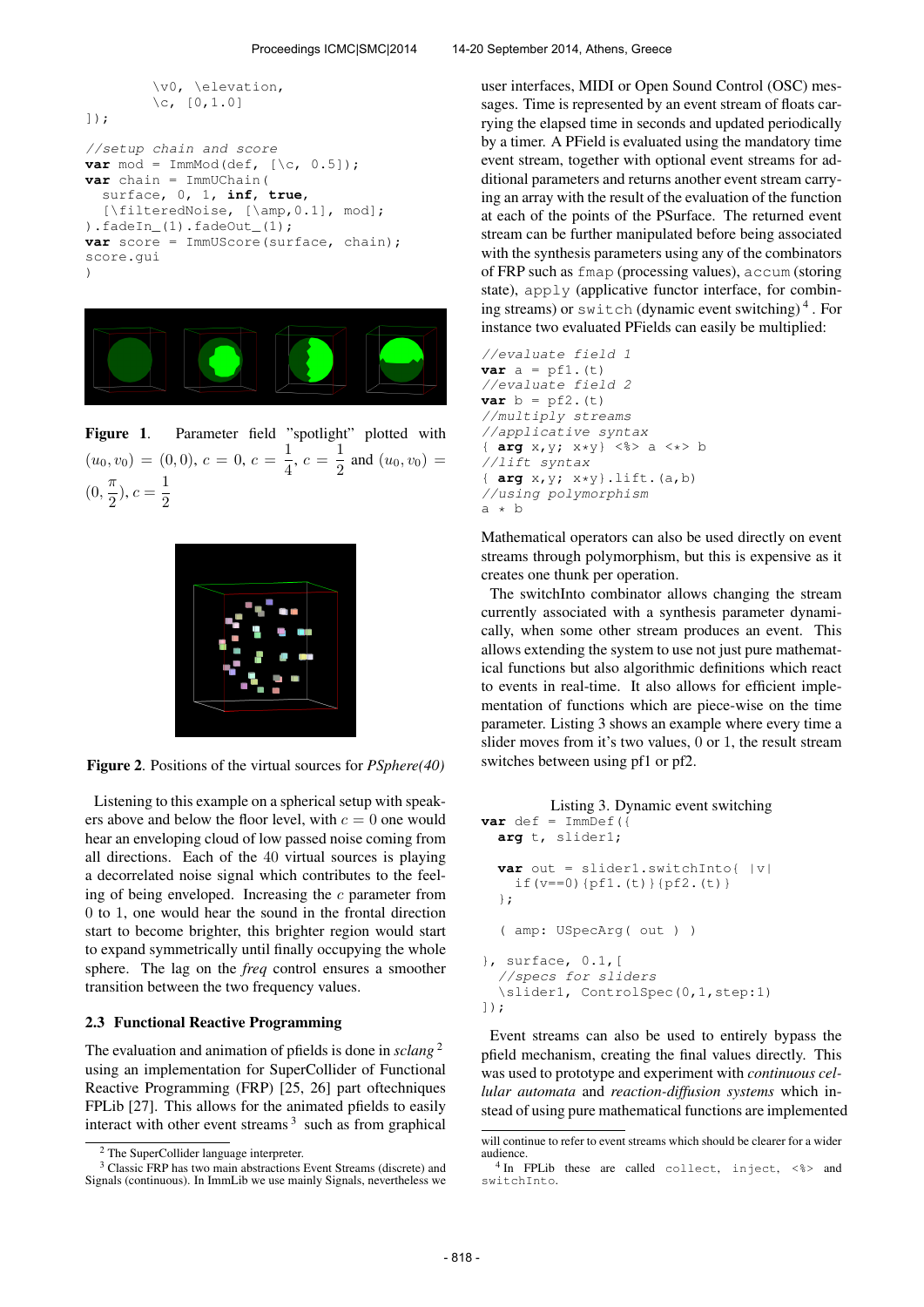through algorithms that update values of a cell of a grid based on the values of neighboring cells.

# 2.4 Predefined Parameter Fields

The library comes supplied with a number of predefined pfields, below we list some of them. Gradient, wave2D, spotlight, expandContract and sphericalHarmonic are defined directly using mathematical functions, continuous-RandomSpotlight, randomHills and moveHills are defined using FRP and the spotlight function.

• *gradient*(*t, u0, v0, a, b)* : A pfield defined by

$$
pf(u, v, t, u_0, v_0, a, b) = a(1 - x) + bx
$$

where

$$
x = \frac{d((u, v), (u_0, v_0))}{\text{maxDist}} \text{ and } a, b \in [0, 1].
$$

It goes linearly from value a at point  $(u_0, v_0)$  to value b at points at the maximum distance from  $(u_0, v_0)$ . See Figure 3.

• *wave2D(t, u0, v0, l, freq, g)*: A pfield defined by

$$
pf(u, v, t, u_0, v_0, f, l) = g(lx + ft)
$$

where

$$
x = \frac{d((u, v), (u_0, v_0))}{\text{maxDist}}
$$

It implements a wave traveling through a surface caused by a point source at  $(u_0, v_0)$  emitting a signal given by function  $g$  where the speed of propagation is proportional to l. The speed of propagation controls the spatial wavelength, i.e. the distance of two successive peaks on the surface for fixed  $t$ . See Figure 3.

- *spotlight(t, u0, v0, c, d)* : A pfield similar to equation 1. It grows symmetrically from a start point until occupying all the surface. It returns 1 if the distance between  $(u, v)$  to  $(u_0, v_0)$  is smaller then  $c \in [0.1]$  and 0 otherwise.  $d \in [0,1]$  controls the wideness of the smoothing area when transitioning from 0 to 1.
- *expandContract(t, u0, v0, c)* : A pfield defined by

pf(*u*, *v*, *t*, *u*<sub>0</sub>, *v*<sub>0</sub>, *c*) =  
\n
$$
\begin{cases}\n\text{spotlight}(u, v, t, u_0, v_0, 2c) & : c \in [0, 0.5[ \\
\text{spotlight}(u, v, t, u'_0, v'_0, 2(1-c)) & : c \in [0.5, 1].\n\end{cases}
$$

It expands symmetrically from a start point until occupying the entire surface and then shrinks into  $(u'_0, v'_0)$ , the antipodal point.

• *sphericalHarmonic(m, l)(t, f)* : A pfield defined by the spherical harmonic function of degree  $l$  and order  $-l \leq m \leq l$ . The spherical harmonic function is multiplied with a sinusoidal function with frequency f. See Figure 3.

- *continousRandomSpotlight(t, numSecs, curve)* : A pfield that grows symmetrically from a start point until occupying all the surface and then shrinks back to the same point, it then randomly chooses another point to grow from and repeats the procedure. It takes *numSecs* to grow from and shrink back to the chosen point.
- *randomHills(t, numSecs, numHills, sizeA, sizeB, bump-Size, heightA heightB)* : Every *numSecs*seconds switches into a new function. Each function is composed of the sum of *numHills* "spotlight" functions with centers at random points (the hills) each hill having a random wideness in *[sizeA, sizeB]* and height in *[heightA, heightB]*. The animation progressively cross-fades from one set of hills to another in *numSecs* seconds.
- *moveHills (t, numSecs, numHills, size, step)* : *numHills* "spotlight" functions are created with random center locations and wideness given by *size*. On each iteration of the timer (the time between iteration is given by the *delta* parameter of ImmDef) the center of each hill is moved in a random direction by a distance given by *step*. This creates Brownian movement of the center of the spotlight functions.



Figure 3. Plots of parameter fields *gradient* (wall configuration), *spherical harmonic* and *wave2DSin* (spherical configuration).

#### 3. EMPIRICAL EVALUATION

The pfields created so far have been evaluated by the author in the Sonic Lab of the Sonic Arts Research Center of Belfast Queens University. The lab has 4 rings of 8 speakers at heights of 5.5m, 2.83m, 0m, and −4.6m with a total of 32 speakers. This system allows placement of sounds roughly in any direction, which suggests the use of a sphere as surface for ImmLib. Each pfields was evaluated taking note of how different types of sound processes (noisy, pitched, synthetic, file based, etc.) and different values of the pfield parameters create different types of behaviors.

While this evaluation is ongoing we can already formulate some provisional observations.

Given that the sound process is entirely determined by the user the final sonic result will in practice be the outcome of the interaction between pfields and the parameters of synthesis they control. When using the library one needs to experiment with assignment to different synthesis parameters as the results can be quite different depending on the parameter chosen.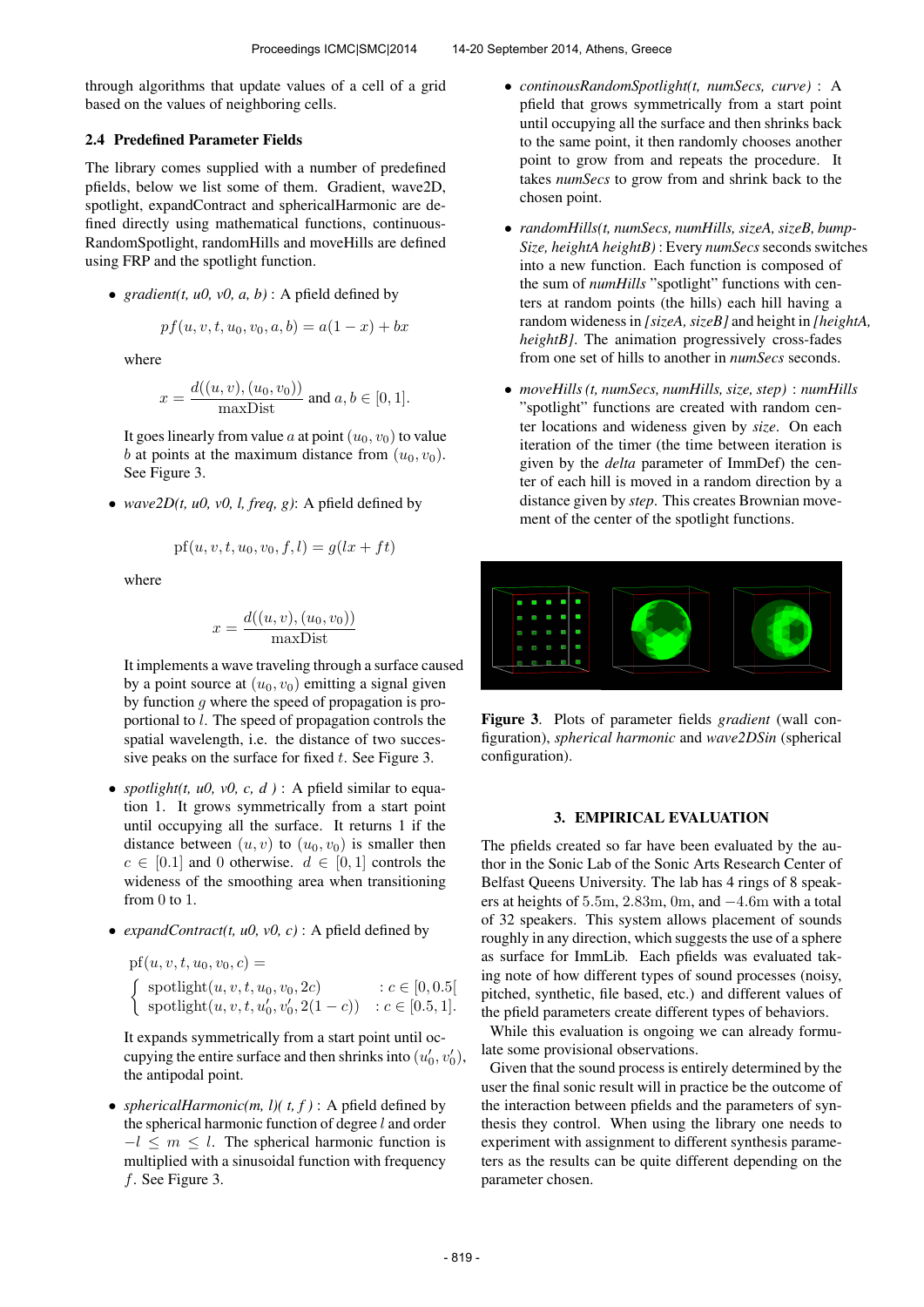Each instance of the mono sound process which is created should be decorrelated [14] from the other instances. If this is not the case, then the multiple streams will sound identical and might be perceived as a single point source due to the precedence effect. In practice this means that either the sound process should include non-deterministic unit generators (which SuperCollider automatically instantiates with different random seeds) or in case all unit generators are deterministic the range used for the values should be big enough for the resulting streams not to be correlated. When using a (mono) sound file as source material, it should either be sent through an included decorrelation unit<sup>5</sup>, the reading start positions in the sound file should be different for each point of the surface or further processing should be applied taking into account what was just mentioned before. Using noise and impulse generators as main sound source works quite well with the system since the streams are completely uncorrelated at each point of the surface.

Depending on the values of the parameter field, the type of parameter it is attached to and the type of sound process used there can be strong or weak agreement between what the pfield looks like on the animated plot and what is actually heard. When the pfield is moving the agreement tends to be stronger with slow movements and break down completely when speeds cause each stream to amplitude modulate at frequencies close to 20Hz.

Amplitude is a special parameter, slightly different from other parameters: assigning a pfield to the amplitude parameter causes the sound to be played at different times in different areas of the surface, therefore we can make the sound "travel" through the surface. Traveling includes not only going from point  $a$  to point  $b$  but also going from nowhere to everywhere, bifurcating and other more complex behaviors.

As an example of the observations made during this evaluation, we present part of the analysis of the *wave2DSin* pfield assigned the to amplitude control of a white noise generator.

With  $f = 0.2$ Hz and  $u_0 = 0$ ,  $v_0 = 0$  a slow rhythm is created, as it takes 5 seconds for the wave to travel from one side to the other of the room. Depending on the value of l different effects are created:

- 1.  $l = 0$ : There is no spatial movement, sound comes from every direction.
- 2.  $l = 0.05$ : The sound, appearing from the back, quickly fills the room, stays in all the space for a while, then exits quickly from the front going into full silence. The filling of the space happens symmetrically along the back-front axis. One needs to be attentive to detect that the sound is starting from the back.
- 3.  $l = 0.2$  It's very clear that sound expands from the back to the front. At no point does it fill the whole space.
- 4.  $l = 0.3$ : There is even less filling of the space, it's more clear where the sound is at each moment as if it was a band or stripe. The loudness when the peak crosses the center of the room is higher the previously. Occasionally it appears one can hear two distinct peaks of amplitude halfway through the movement. Still goes to silence after each passage.
- 5.  $l = 1.2$ : The peaks pass through the room without it ever going to full silence. When one peak of amplitude is arriving on the front one hears another peak appearing again at the back.

Front to back and back to front movements (i.e. the same movement after the listener has rotated 180 degrees) provoke different reactions. Back to front seems to be more intense, perhaps because the sensation that something is behind oneself increases alertness.

Comparing the difference between white noise, white noise modulated with a low frequency square wave and a random impulse generator (where in all three the pfield was assigned to the amplitude control) and fm synthesis (where the pfield was assigned to the fm modulation index, *i*) it was observed that simple white noise seems to make the movement more clear when the movement is sideways (relative to the head) while modulated white noise seems to be more clear when the movement is along the front-back axis. The impulse generator creates a quite clear movement as well. Fm creates a much more ambiguous movement, although setting the range for *i* high enough makes the movement definitely perceivable. The spatial sensation created by modulating *i* is quite interesting, it's subtle yet paying close attention one can indeed track the movement of the increase in energy of higher frequencies across the room.

The library has some practical issues. As it is based on the duplication of the same sound process  $n$  times, the cpu load also increases  $n$  times when compared to a non-duplicated process. Even on modern multi-processor and multicore computers<sup>6</sup> it's fairly easy to consume all the available resources which places a limit on the complexity of a composition. When testing a single sound process it was possible to use a surface with up to 60 points on an 8-core computer, but with a complex composition the maximum number of points can only be a fraction of that. The default evaluation strategy for pfields runs on *sclang* which is notably slow and not multi-core aware, the number of pfields/points that can be evaluated simultaneously is therefore not very high. To address this issue, an alternative evaluation strategy that runs on *scsynth* has been added although it is limited to pfields that don't use dynamic event switching and the syntax used is different. The learning curve of the library is somewhat steep as users must first become familiar with the syntax of both UnitLib and FPLib's FRP system before they can fully use ImmLib.

The library has been used by two composers at SARC as part of a collaboration started in order to obtain feedback and useful insight with one work making use of the library already presented to the public.

<sup>5</sup> The use of the decorrelation unit does not significantly increase cpu usage.

 $6$  UnitLib can take advantage of all the cores available by using n scsynth servers for  $n$  cores, although some restrictions apply.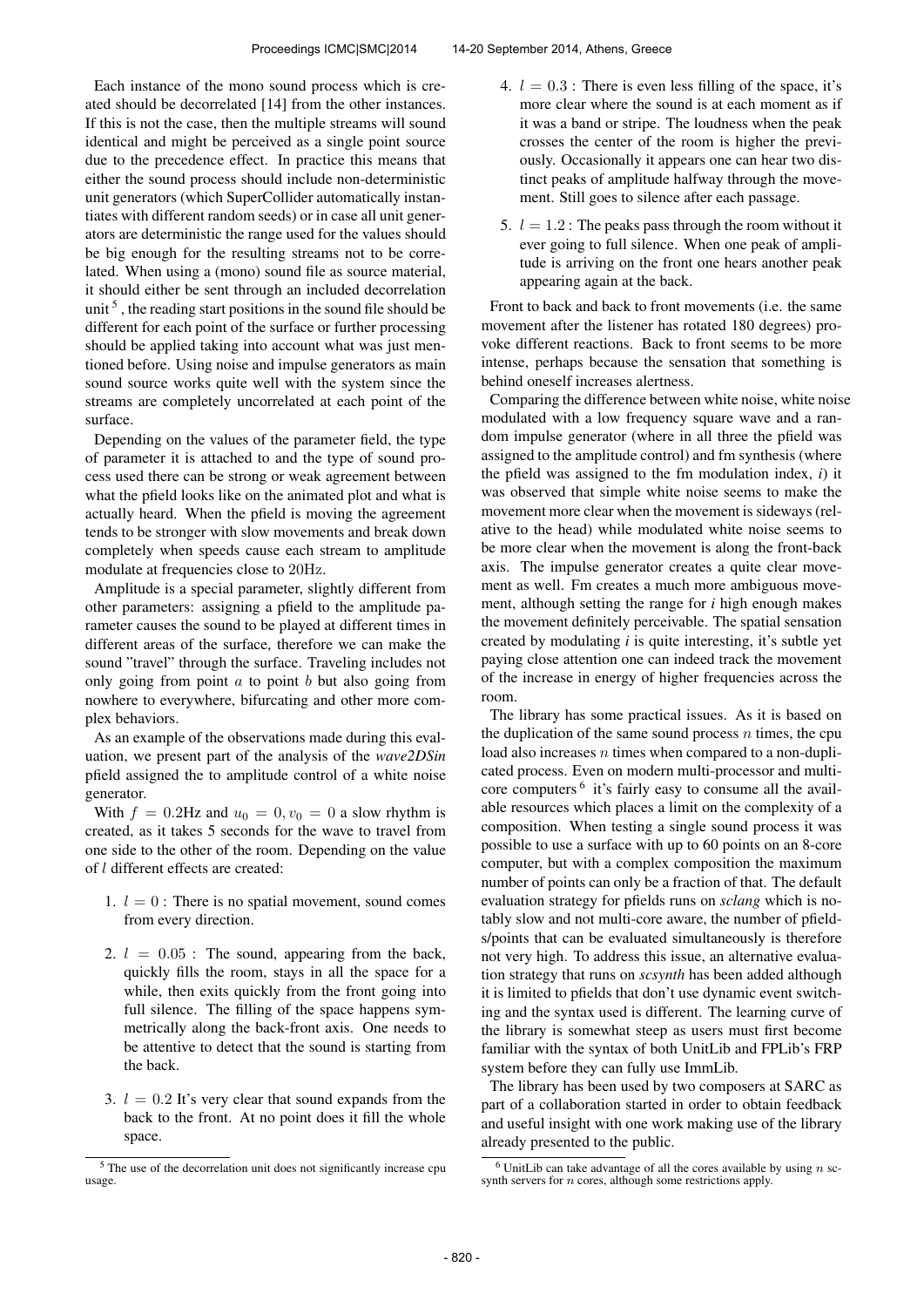ImmLib will be made freely available under the GNU General Public License.

# 4. CONCLUSIONS AND FUTURE WORK

In this paper we presented a new library for spatial composition with grid-based loudspeaker systems. The framework built around surfaces and functions on surfaces (pfields), the emphasis on spatial coherency across multiple parallel control signals and the generality in regard both to the synthesis/processing algorithms and the spatial functions used distinguish this system from other spatialization tools.

Future work will focus on adding more pfields to the library and adapting it to make use of other panning systems (Ambisonics, binaural). Pfields could also be used for the creation of clouds of events if interpreted as probability distributions: the value of a pfield at a point would represent the probability that an event is created at that location. The system could be extended to use 3D grids of speakers (e.g. 5 x 5 x 5 with 2m spacing) by using volumes instead of surfaces and using parameter fields defined in 3D space which would be functions of  $x,y,z,t$  instead of  $u, v, t$ . The output for each point could be sent directly to each speaker or Distance-Based Amplitude Panning could be used[28]. Finally there is potential in exploring systems such as reaction-diffusion due to the richness of behavior that can be extracted from a comparatively small amount of parameters.

## Acknowledgments

This work was funded by the Portuguese Foundation for Science and Technology (*Fundação para a Ciência e a Tecnologia*).

#### 5. REFERENCES

- [1] J. Chowning, "Turenas: the realization of a dream," *Proc. of the 17es Journées d'Informatique Musicale,* 2011.
- [2] M. A. Baalman, "Spatial composition techniques and sound spatialisation technologies," *Organised Sound*, vol. 15, no. 03, pp. 209–218, 2010.
- [3] M. A. Gerzon, "Periphony: With-height sound reproduction," *Journal of the Audio Engineering Society*, vol. 21, no. 1, pp. 2–10, Feb. 1973.
- [4] D. Jérôme, "Représentation de champs acoustiques, application à la transmission et à la reproduction de scenes sonores complexes dans un contexte ` multimédia," Ph.D. dissertation, Ph. D. Thesis, University of Paris VI, France, 2000.
- [5] J. C. Schacher and P. Kocher, "Ambisonics spatialization tools for max/msp," *Omni*, vol. 500, p. 1, 2006.
- [6] V. Pulkki, "Virtual sound source positioning using vector base amplitude panning," *Journal of the Audio Engineering Society*, vol. 45, no. 6, 1997.
- [7] S. Wilson and J. Harrison, "Rethinking the BEAST: Recent developments in multichannel composition at birmingham ElectroAcoustic sound theatre," *Organised Sound*, vol. 15, no. 03, p. 239–250, 2010.
- [8] A. J. Berkhout, D. de Vries, and P. Vogel, "Acoustic control by wave field synthesis," *The Journal of the Acoustical Society of America*, vol. 93, p. 2764, 1993.
- [9] S. Spors, R. Rabenstein, and J. Ahrens, "The theory of wave field synthesis revisited," in *124th AES Convention*, 2008, p. 17–20.
- [10] "GameOfLife WFSCollider." [Online]. Available: <https://github.com/GameOfLife/WFSCollider>
- [11] S. Wilson, "Spatial swarm granulation," in *Proceedings of the International Computer Music Conference*, Belfast, N. Ireland, 2008.
- [12] D. Kim-Boyle, "Spectral spatialization an overview," in *Proc. Int. Computer Music Conf*, Belfast, 2008.
- [13] H. Vaggione, "Composing musical spaces by means of decorrelation of audio signals," in *Proceedings of the DAFx Conference on Digital Audio Effects*, 2001.
- [14] G. S. Kendall, "The decorrelation of audio signals and its impact on spatial imagery," *Computer Music Journal*, vol. 19, no. 4, pp. 71–87, Dec. 1995.
- [15] R. McGee, "Sound element spatializer," MS Thesis, University of California, 2010.
- [16] D. Topper, M. Burtner, and S. Serafin, "Spatiooperational spectral (sos) synthesis," in *Proceedings of the International Conference on Digital Audio Effects*, Hamburg, Germany, 2002.
- [17] "Image-based spatialization," in *Proceedings of the International Computer Music Conference*, Ljubljana, Slovenia, 2012, pp. 200–203.
- [18] "Robin minard." [Online]. Available: [http:](http://robinminard.com/minard.content.php?id=17&sh=0) [//robinminard.com/minard.content.php?id=17&sh=0](http://robinminard.com/minard.content.php?id=17&sh=0)
- [19] "Edwin van der heide pneumatic sound field." [Online]. Available: [http://www.evdh.net/pneumatic](http://www.evdh.net/pneumatic_sound_field/) [sound](http://www.evdh.net/pneumatic_sound_field/) field/
- [20] "Signe." [Online]. Available: [http://www3.sympatico.](http://www3.sympatico.ca/qubeassm/Signe) [ca/qubeassm/Signe](http://www3.sympatico.ca/qubeassm/Signe)
- [21] "Coincidence engine two." [Online]. Available: [http:](http://www.undefine.ca/en/projects/coincidence-engines/coincidence-engine-two-approximate-demarcator-of-constellations-in-other-cosmos/?artist=24) [//www.undefine.ca/en/projects/coincidence-engines/](http://www.undefine.ca/en/projects/coincidence-engines/coincidence-engine-two-approximate-demarcator-of-constellations-in-other-cosmos/?artist=24) [coincidence-engine-two-approximate-demarcator-of](http://www.undefine.ca/en/projects/coincidence-engines/coincidence-engine-two-approximate-demarcator-of-constellations-in-other-cosmos/?artist=24)[constellations-in-other-cosmos/?artist=24](http://www.undefine.ca/en/projects/coincidence-engines/coincidence-engine-two-approximate-demarcator-of-constellations-in-other-cosmos/?artist=24)
- [22] J. McCartney, "Rethinking the computer music language: Super collider," *Computer Music Journal*, vol. 26, no. 4, pp. 61–68, Dec. 2002.
- [23] "Unit-lib." [Online]. Available: [https://github.com/](https://github.com/GameOfLife/Unit-Lib) [GameOfLife/Unit-Lib](https://github.com/GameOfLife/Unit-Lib)